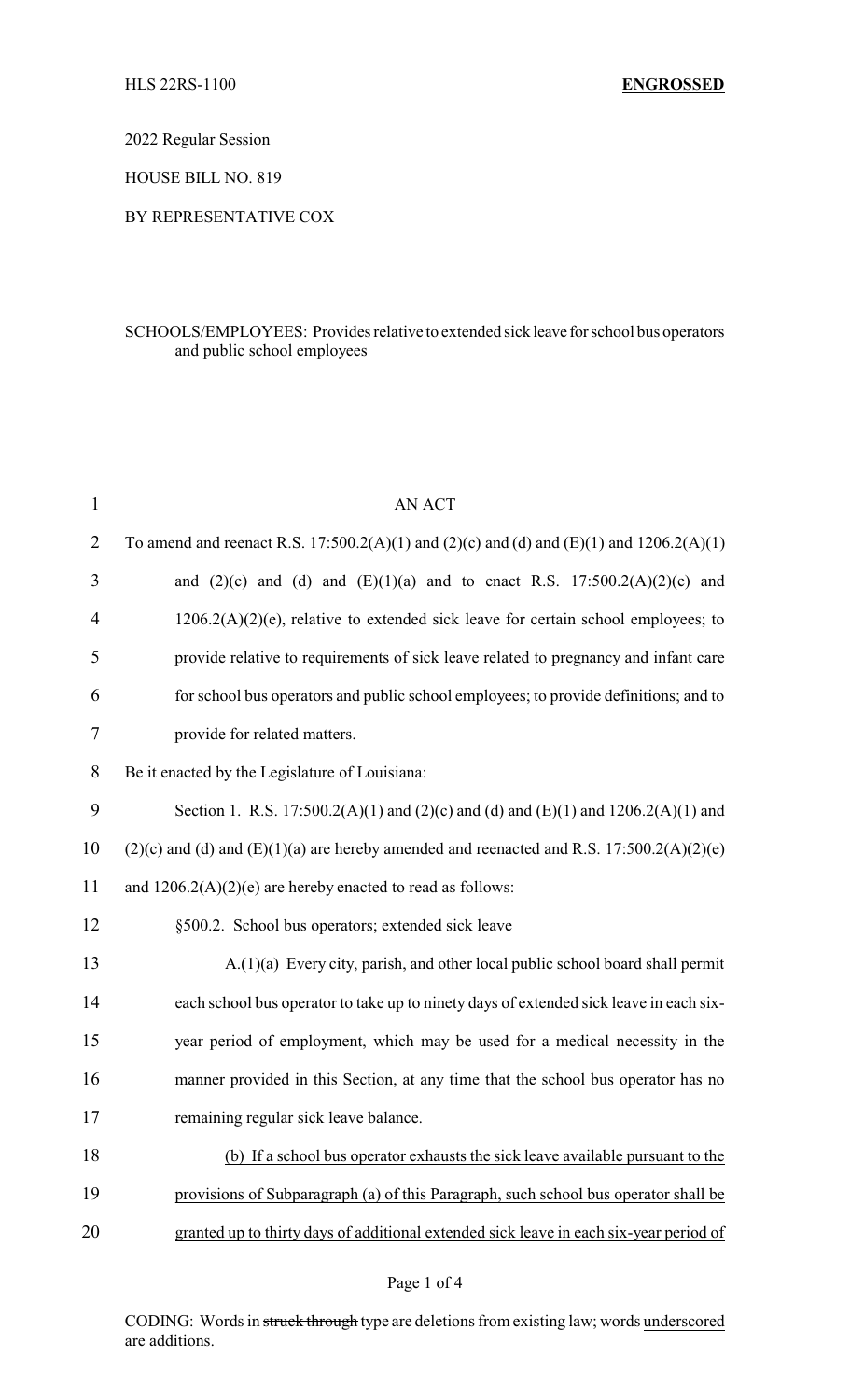| $\mathbf{1}$   | employment for personal illness related to pregnancy, illness of an infant, or for      |
|----------------|-----------------------------------------------------------------------------------------|
| $\overline{2}$ | required medical visits certified by a physician as relating to infant or maternal      |
| 3              | health.                                                                                 |
| $\overline{4}$ | $\ast$<br>∗<br>*                                                                        |
| 5              | As used in this Section, the following terms shall have the following<br>(2)            |
| 6              | meanings:                                                                               |
| 7              | $\ast$<br>∗<br>*                                                                        |
| 8              | (c) "Infant" means a child under one year of age.                                       |
| 9              | (d) "Medical necessity" means the result of catastrophic illness or injury, a           |
| 10             | life threatening condition, a chronic condition, or an incapacitating condition, as     |
| 11             | certified by a physician, of a school bus operator or an immediate family member.       |
| 12             | $(d)$ (e) "Parent" means the biological parent of a school bus operator or an           |
| 13             | individual who stood in loco parentis to the school bus operator.                       |
| 14             | $\ast$<br>$\ast$<br>*                                                                   |
| 15             | E.(1) $(a)$ On every occasion that a school bus operator uses extended sick             |
| 16             | leave, a statement from a licensed physician certifying that it is for personal illness |
| 17             | relating to pregnancy, illness of an infant, or for required medical visits related to  |
| 18             | infant or maternal health or that it is a medical necessity for the school bus operator |
| 19             | to be absent for at least ten consecutive work days shall be presented prior to the     |
| 20             | extension of such leave.                                                                |
| 21             | ∗<br>∗<br>∗                                                                             |
| 22             | §1206.2. Employees; extended sick leave                                                 |
| 23             | $A(1)(a)$ Every city, parish, and other local public school board shall permit          |
| 24             | each employee, as defined in R.S. 17:1205, to take up to ninety days of extended sick   |
| 25             | leave in each six-year period of employment which may be used for a medical             |
| 26             | necessity in the manner provided in this Section at any time that the employee has      |
| 27             | no remaining regular sick leave balance.                                                |
| 28             | If an employee exhausts the sick leave available pursuant to the<br>(b)                 |
| 29             | provisions of Subparagraph (a) of this Paragraph, such employee shall be granted up     |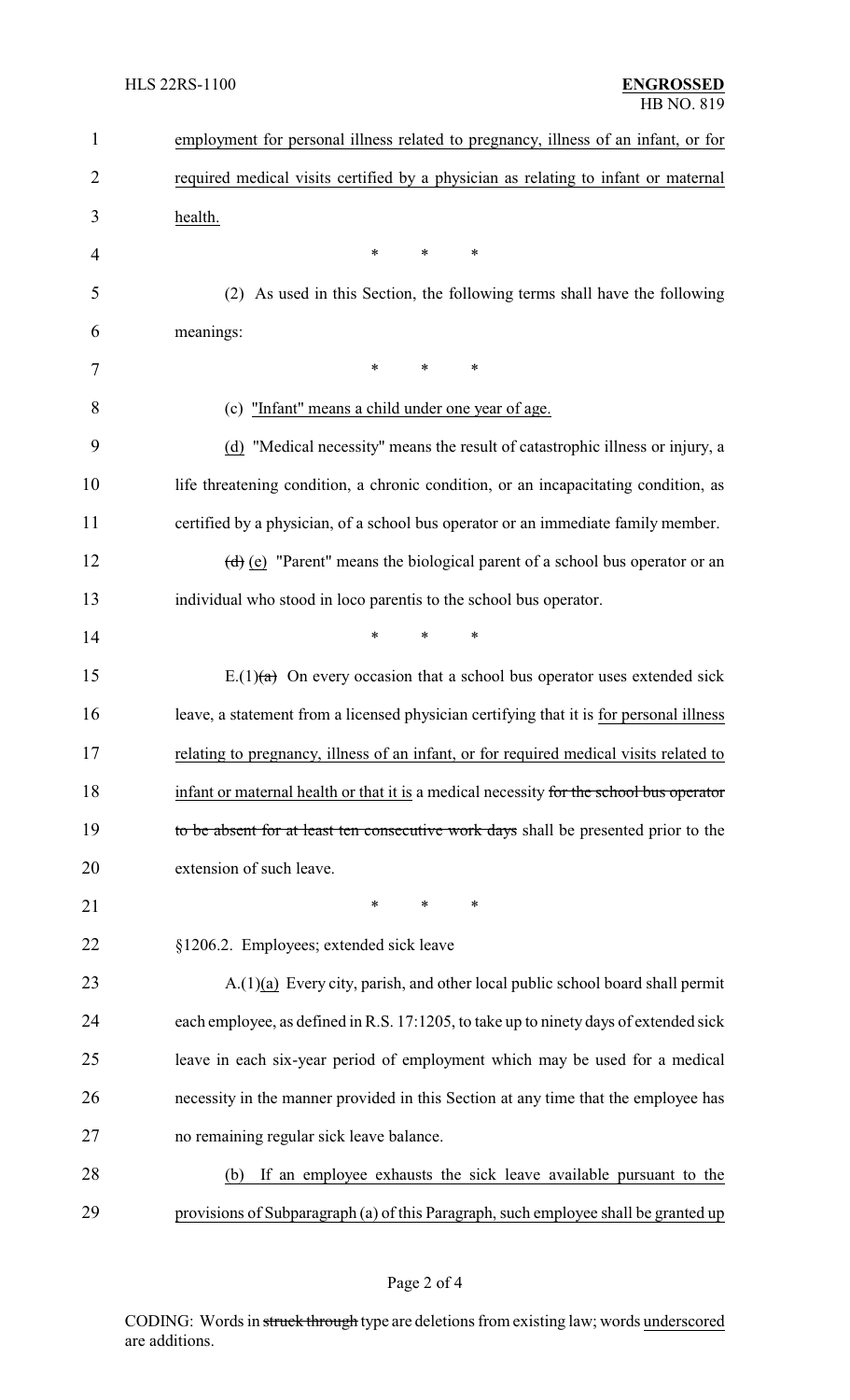| $\mathbf{1}$   | to thirty days of additional extended sick leave in each six-year period of                     |
|----------------|-------------------------------------------------------------------------------------------------|
| $\overline{2}$ | employment for personal illness related to pregnancy, illness of an infant, or for              |
| 3              | required medical visits certified by a physician as relating to infant or maternal              |
| 4              | health.                                                                                         |
| 5              | $\ast$<br>$\ast$<br>∗                                                                           |
| 6              | (2) As used in this Section the following terms shall have the following                        |
| 7              | meanings:                                                                                       |
| 8              | $\ast$<br>$\ast$<br>$\ast$                                                                      |
| 9              | (c) "Infant" means a child under one year of age.                                               |
| 10             | (d) "Medical necessity" means the result of catastrophic illness or injury, a                   |
| 11             | life threatening condition, a chronic condition, or an incapacitating condition, as             |
| 12             | certified by a physician, of an employee or an immediate family member.                         |
| 13             | $\left(\frac{d}{e}\right)$ "Parent" means the biological parent of an employee or an individual |
| 14             | who stood in loco parentis to the employee.                                                     |
| 15             | $\ast$<br>*<br>$\ast$                                                                           |
| 16             | $E(1)(a)$ On every occasion when an employee uses extended sick leave, a                        |
| 17             | statement from a licensed physician certifying that it is for personal illness, illness         |
| 18             | of an infant, or for required medical visits related to infant or maternal health or that       |
| 19             | it is a medical necessity for the employee to be absent for at least ten consecutive            |
| 20             | work days shall be presented prior to the extension of such leave.                              |
| 21             | *<br>*<br>*                                                                                     |

## DIGEST

The digest printed below was prepared by House Legislative Services. It constitutes no part of the legislative instrument. The keyword, one-liner, abstract, and digest do not constitute part of the law or proof or indicia of legislative intent. [R.S. 1:13(B) and 24:177(E)]

| HB 819 Engrossed | 2022 Regular Session | $\cos$ |
|------------------|----------------------|--------|
|                  |                      |        |

**Abstract:** Provides relative to extended sick leave related to pregnancy and infant care for certain school employees.

Present law requires public school boards to permit teachers, school bus operators, and other school board employees to take up to 90 days of extended sick leave in each six-year period of employment for a medical necessity when the person has no remaining regular sick leave balance. Proposed law retains present law.

CODING: Words in struck through type are deletions from existing law; words underscored are additions.